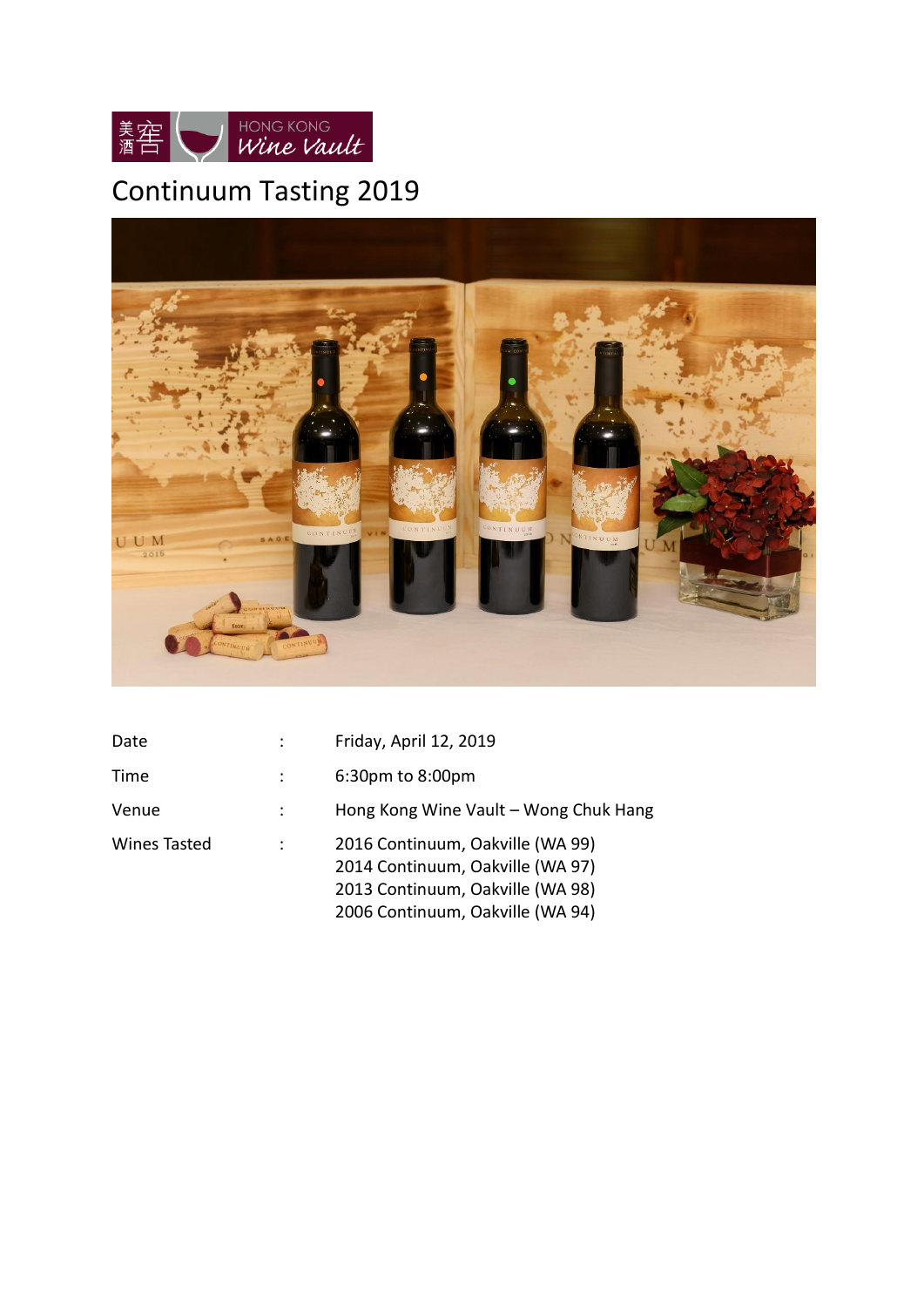## **Our thoughts:**



Mr. Tim Mondavi

*A great event with Mondavi Family to taste and learn their aims of wines. We hosted a tasting event for Continuum on Friday night. We have pleasure to invite Mr. Tim Mondavi, Founder of Continuum Estate as a speaker to share the knowledge and stories of their estate.*

*Four generations of the Mondavi family have grown and produced wines among the world's finest. Cesare Mondavi was the first to bring wine to the table but it was his son Robert's passion for excellence, which inspired both his family and the world. Tim and* 

*Marcia Mondavi, along with their children, maintain this continuum of excellence, innovation and tradition at their estate, high on Pritchard Hill (The most coveted and unique are in Napa Valley). Continuum Estate was founded by Tim Mondavi, his father Robert Mondavi and his sister, Marcia Mondavi in 2005. Continuum is an interesting project, it is quite different from the Robert Mondavi Winery that Tim was previously in charge of. Continuum Estate is making delicious, ripe, rich styled wines. Continuum Vineyard had to be a hillside site, on the east side of the valley with a westerly aspect. It has the perfect combination of soils, exposure and climate to grow wine in the company of the world's finest.*

*The famous Wine Critics – Robert Parker mentioned that "This appropriately named wine is the project of Tim Mondavi, whose father, Robert Mondavi, was the areat visionary of high quality for Napa Valley's wines. After the shocking sale of the flagship Robert Mondavi Winery, Tim Mondavi set up shop high on Pritchard Hill, not far from Bryant Family Vineyard and Colgin... Kudos to Tim Mondavi for continuing the legacy of his family...This is one of the most exciting new properties in Napa Valley."*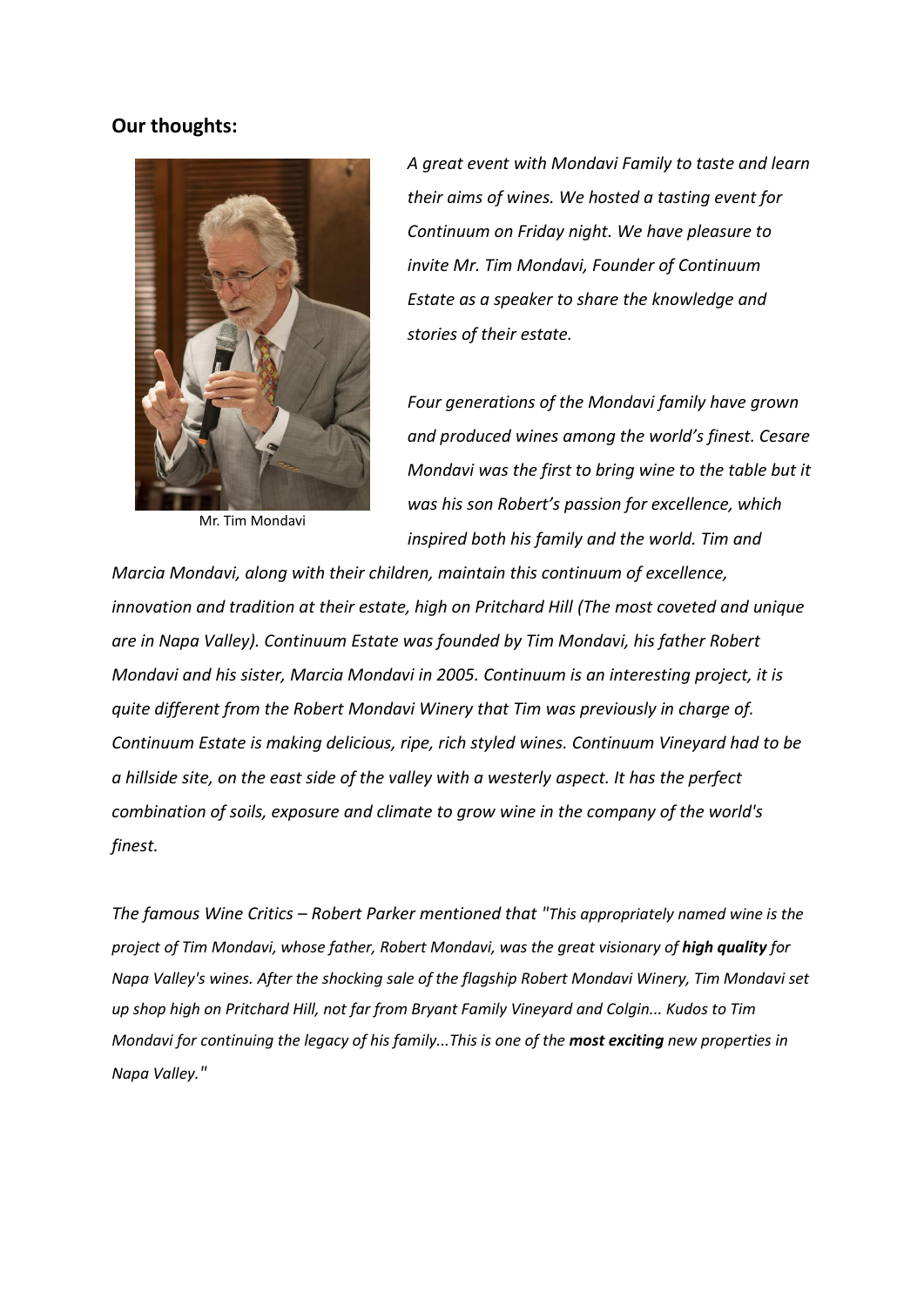## **Continuum, Continuum Estate -Oakville-**

## LEGACY FROM OAKVILLE

Artistic wine is an expression of man's harmony with nature. Balancing the vine to the site, the fruit to the vine, the winemaking to the fruit and ultimately the wine to the table.



## Continuum 2016

*"The 2016 Proprietary Red is blended of 46% Cabernet Sauvignon, 31% Cabernet Franc, 18% Petit Verdot and 5% Merlot. Deep garnet-purple colored, it emits an incredible array of seductive floral notes—violets, lavender and rose hip tea—with a core of warm cassis, redcurrant jelly, dark chocolate, cigar box, tapenade and crushed rocks plus hints of bay leaves, beef drippings and yeast extract. Medium to full-bodied, the palate explodes with vivacious black fruit sparked by red fruit, herbal and mineral accents. It is framed with a rock-solid line of firm, grainy, super ripe tannins and finishes with fantastic fragrance and freshness. Wow!" 99 points, Lisa Perrotti-Brown, Wine Advocate*

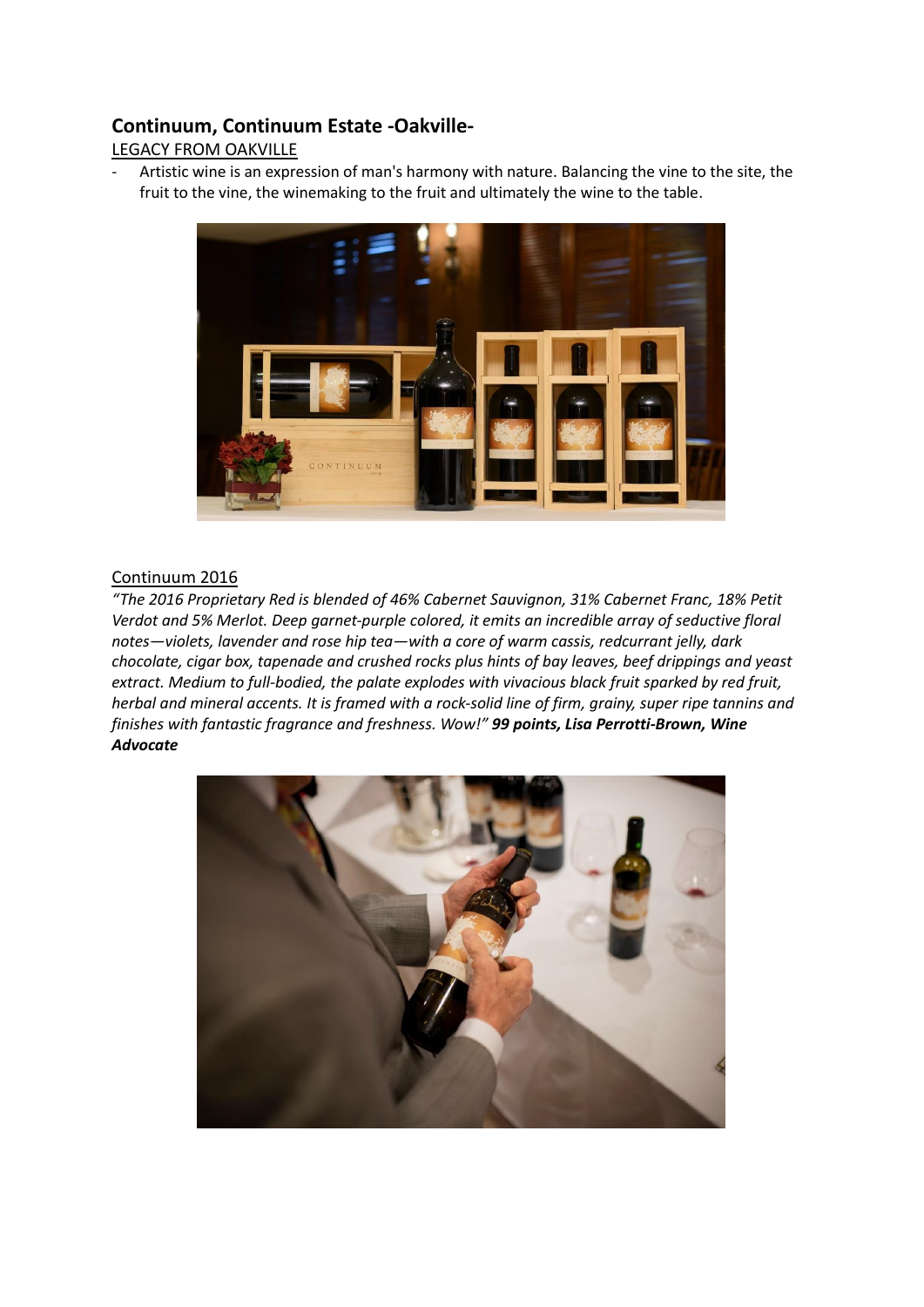#### Continuum 2014

*"The 2014 Proprietary Red is comprised of 65% Cabernet Sauvignon, 15% Cabernet Franc, 15% Petit Verdot and 5% Merlot. Deep garnet-purple colored, it is still very primary and comes bounding out of the glass with exuberant crushed blueberries, black cherries, blackcurrants and violets notes with suggestions of dark chocolate, cast iron pan, lavender and underbrush. Medium to full-bodied, firm, very finely crafted and possessing great finesse, it finishes long and layered." 97 points, Lisa Perrotti-Brown, Wine Advocate*



#### Continuum 2013

*"Blended of 66% Cabernet Sauvignon, 21% Cabernet Franc, 9% Petit Verdot and 4% Merlot, the 2013 Proprietary Red is deep garnet-purple colored and displays a bold, rock-star nose of crème de cassis, Chinese five spice, iron ore, sage and bay leaves with grilled meat and tilled soil nuances plus a waft of wood smoke. Full, super concentrated, rich and powerful, this opulent beauty is built like a brick house with a solid frame and a long, mineral-laced finish." 98 points, Lisa Perrotti-Brown, Wine Advocate*